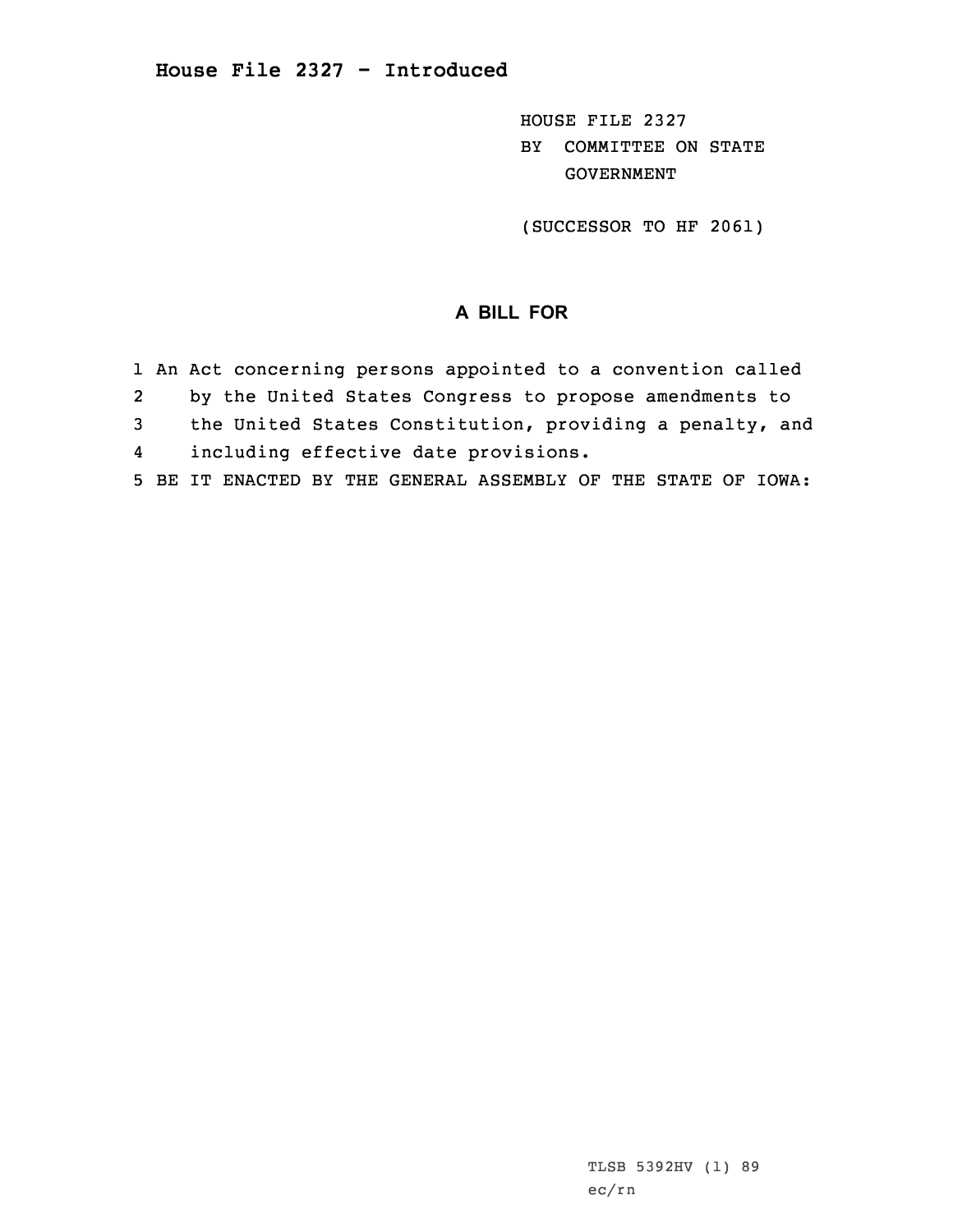1Section 1. NEW SECTION. **38.1 Definitions.**

2 For purposes of this chapter, unless the context otherwise 3 requires:

4 1. *"Article <sup>V</sup> convention"* means <sup>a</sup> convention called by the United States Congress pursuant to Article <sup>V</sup> of the United States Constitution upon application of the legislatures of at least two-thirds of the states to propose amendments to the United States Constitution.

<sup>9</sup> 2. *"Commissioner"* means <sup>a</sup> person selected to represent the 10 state at an Article V convention.

11 3. *"Unauthorized amendment"* means <sup>a</sup> proposed amendment to be considered at an Article V convention that is outside the subject matter of the state's joint resolution applying to Congress to call the Article <sup>V</sup> convention or that is in contravention of any instructions provided to commissioners by the state.

 4. *"Unauthorized rule"* means <sup>a</sup> proposed rule for governing the Article V convention that is in conflict with <sup>a</sup> rule that each state be granted one vote and that <sup>a</sup> majority vote is required to propose an amendment to the United States Constitution.

22 Sec. 2. NEW SECTION. **38.2 Commissioner prohibitions ——** 23 **removal —— penalty.**

24 1. <sup>A</sup> commissioner shall not have the authority at an Article V convention to vote to allow consideration of or vote to approve an unauthorized amendment or an unauthorized rule. 2. Every commissioner shall be required to take the following oath:

 <sup>I</sup> do solemnly swear (or affirm) that to the best of my abilities, <sup>I</sup> will, as <sup>a</sup> commissioner to an Article <sup>V</sup> convention, uphold the Constitution and laws of the United States of America and the State of Iowa. I will not vote to allow consideration of or to approve any unauthorized amendment or unauthorized rule. <sup>I</sup> acknowledge that violation of this oath may result in my recall and replacement as <sup>a</sup> commissioner

 $-1-$ 

LSB 5392HV (1) 89  $ec/rn$   $1/3$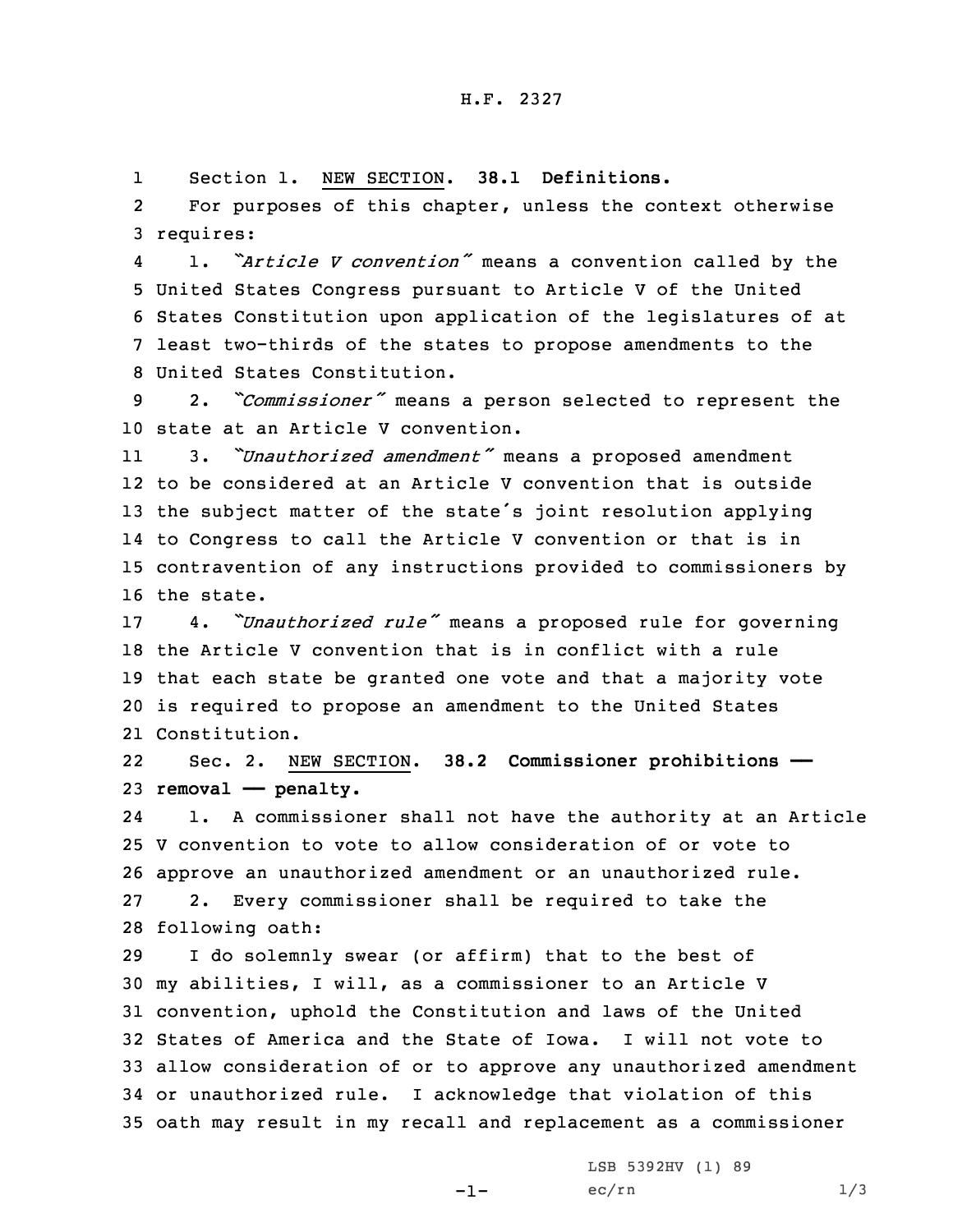1 and is <sup>a</sup> simple misdemeanor.

2 3. <sup>A</sup> commissioner violating the provisions of subsection 3 1 or of the oath as provided in subsection 2 shall be subject 4 to removal and replacement as <sup>a</sup> commissioner by the state and 5 shall be guilty of <sup>a</sup> simple misdemeanor.

6 Sec. 3. EFFECTIVE DATE. This Act, being deemed of immediate 7 importance, takes effect upon enactment.

## 8 EXPLANATION

9 **The inclusion of this explanation does not constitute agreement with** <sup>10</sup> **the explanation's substance by the members of the general assembly.**

11 This bill relates to persons selected by the general 12 assembly to represent the state at <sup>a</sup> convention called by the 13 United States Congress to propose amendments to the United 14 States Constitution.

 The bill defines an Article V convention as <sup>a</sup> convention called by the United States Congress as provided by Article <sup>V</sup> of the United States Constitution upon application of the legislatures of at least two-thirds of the states to propose amendments to the United States Constitution. "Commissioner" is defined to mean <sup>a</sup> person selected to represent the state at an Article V convention. The bill also defines an unauthorized amendment as <sup>a</sup> proposed amendment at an Article <sup>V</sup> convention that is outside the subject matter of the state's joint resolution calling for the convention or is in contravention of any instructions provided to commissioners by the state. Finally, the bill defines an unauthorized rule as <sup>a</sup> proposed rule for governing the Article <sup>V</sup> convention that is in conflict with <sup>a</sup> rule that each state be granted one vote and that <sup>a</sup> majority vote is required to propose an amendment to the United States Constitution.

 The bill provides that <sup>a</sup> commissioner shall not propose or vote to approve an unauthorized amendment or an unauthorized rule at an Article <sup>V</sup> convention. The bill also requires <sup>a</sup> commissioner to take an oath recognizing these prohibitions. The bill provides that <sup>a</sup> commissioner violating the provisions

 $-2-$ 

LSB 5392HV (1) 89  $ec/rn$  2/3